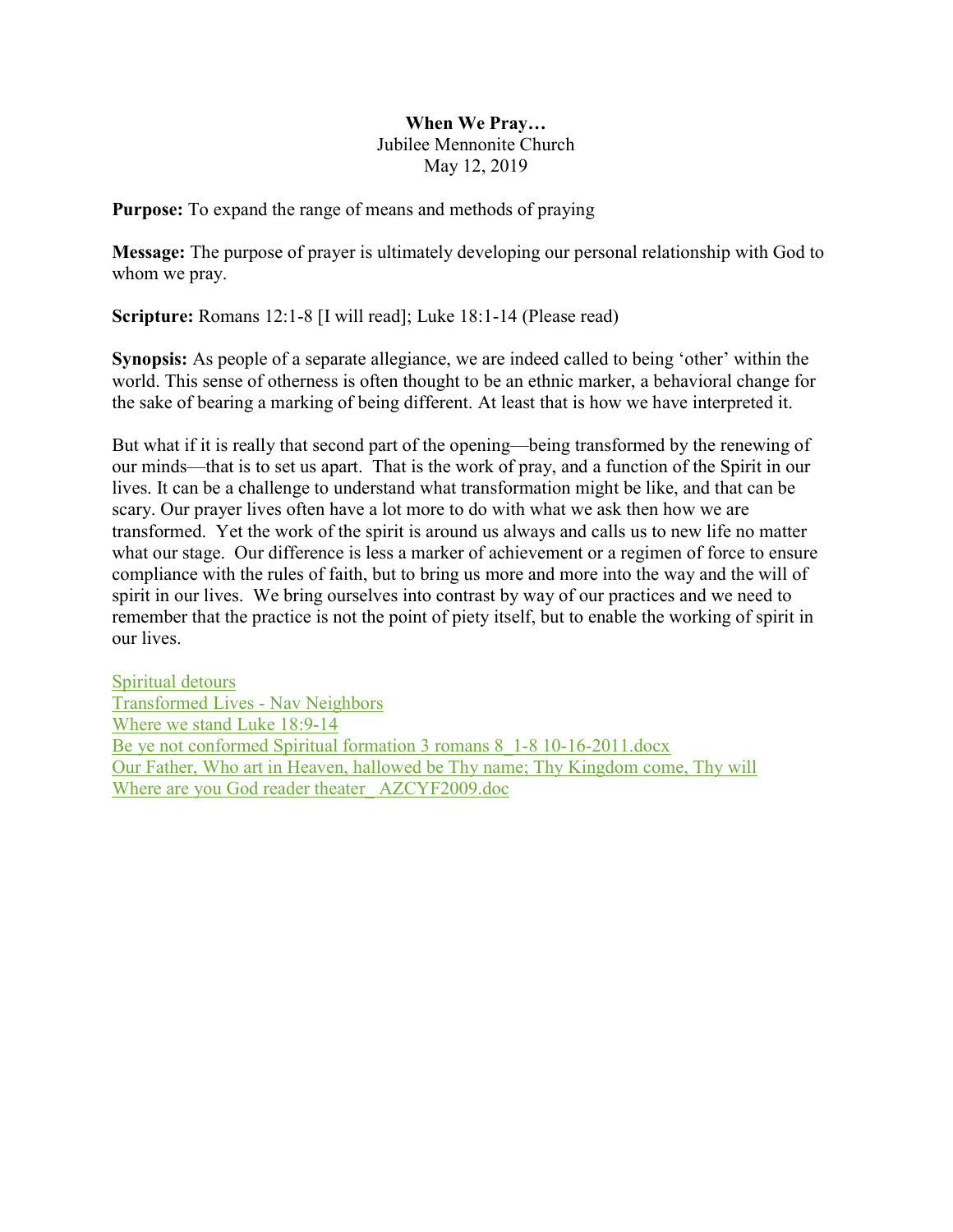NRS Romans 12:1

I appeal to you therefore, brothers and sisters, by the mercies of God, to present your bodies as a living sacrifice, holy and acceptable to God, which is your spiritual worship.

 2 Do not be conformed to this world, but be transformed by the renewing of your minds,

so that you may discern what is the will of God -- what is good and acceptable and perfect.

 3 For by the grace given to me I say to everyone among you not to think of yourself more highly than you ought to think, but to think with sober judgment, each according to the measure of faith that God has assigned.

 4 For as in one body we have many members, and not all the members have the same function,

 5 so we, who are many, are one body in Christ, and individually we are members one of another.

 6 We have gifts that differ according to the grace given to us: prophecy, in proportion to faith; 7 minister, in ministering; the teacher, in teaching; 8 the exhorter, in exhortation; the giver, in generosity; the leader, in diligence; the compassionate, in cheerfulness.

(Rom 12:1-8 NRS)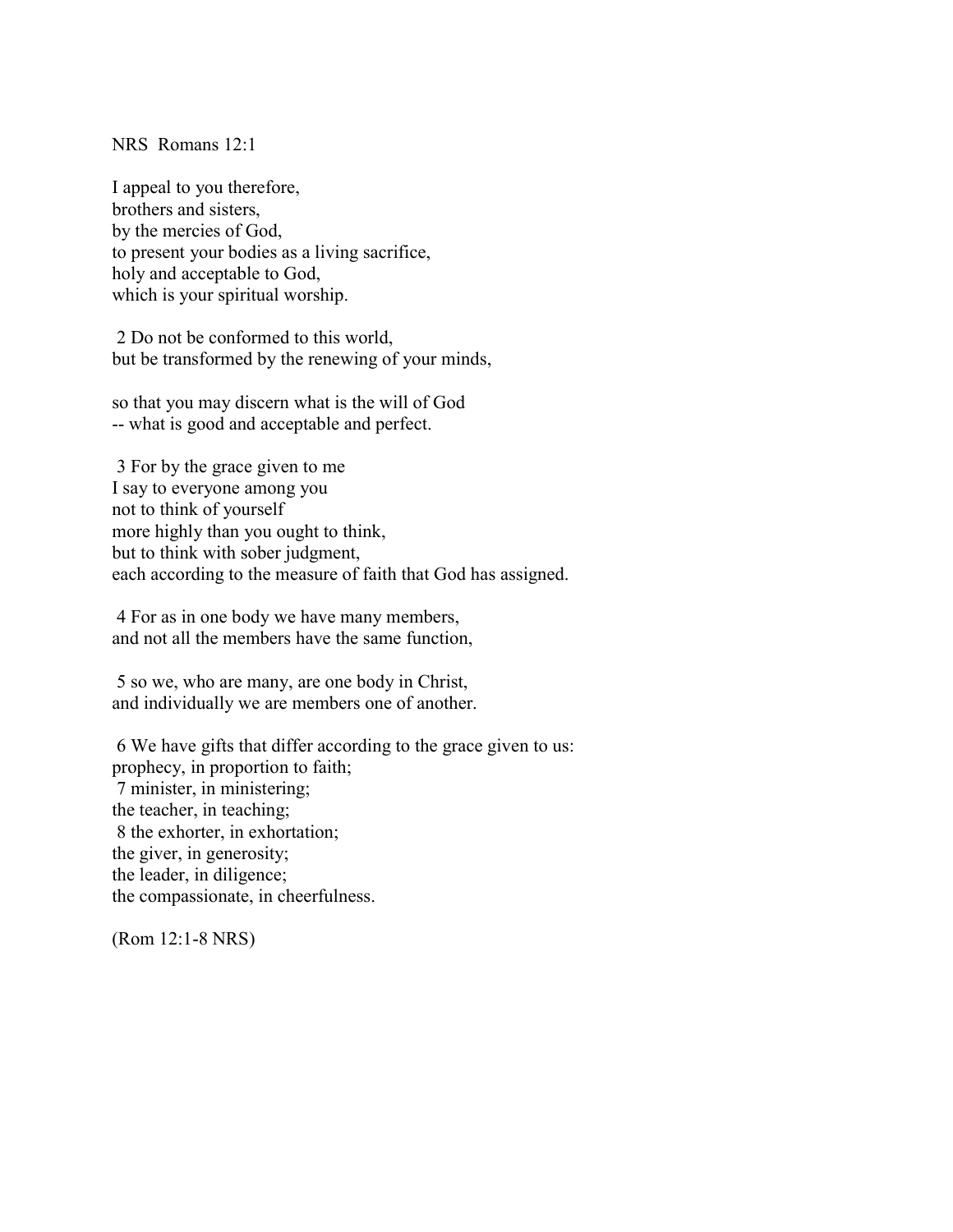

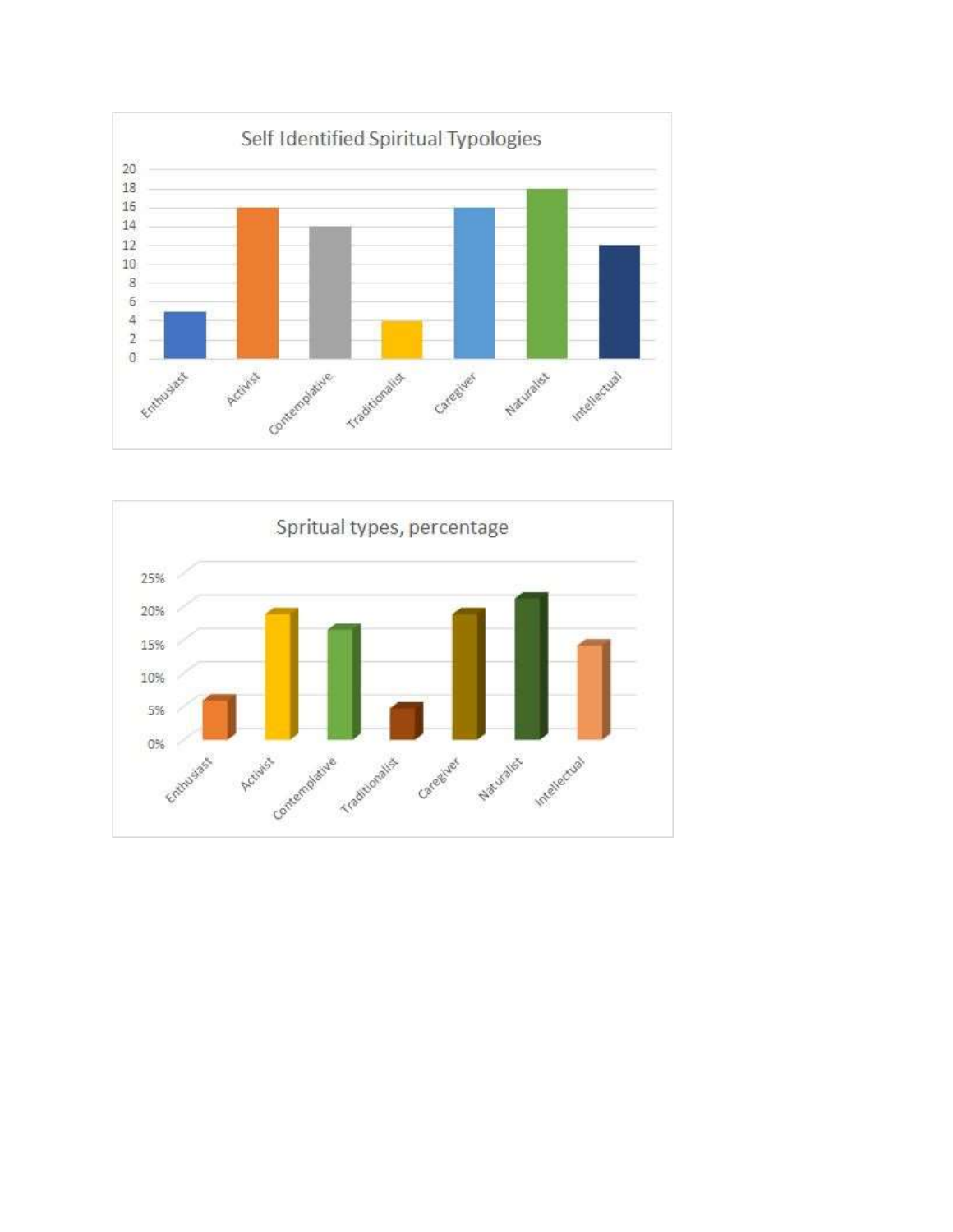I had never really thought about it before having kids. You have to learn how to pray. More over, if this is priority for you as a parent, someone has to teach you how to pray. Which is rather awkward, when it gets down to it, a task, one of a great many that I really don't feel qualified to completely fulfill. Right now prayer consists of the kids requesting the song that they most like to watch us sing with full enthusiasm around the kitchen table. They seem to gravitate to Johnny Appleseed; I think because they like seeing us do an enthusiastic O over our heads and try our best to invite them to at least, clap if not sing along.

Most of us learn about prayer in a very simplistic way. We come at the end of the day and present ourselves before God, asking that God might take care of us and the things that we care for. To pray is ask something that you want. You want your Mom and Dad to give you a pony? You pray that God would make them get you a pony. You want Grandpa to get better? You pray for healing and hope that it comes. But it does not take us that long to figure out that just because you ask for it, does not mean that it is going to happen. Sometimes, even when we pray in our most sincere way we know how, things don't materialize in the way that we wish them to. We wonder what went wrong. We asked. We Prayed. Nothing happened. We try to fill this with easy answers of God's will being different than our own, and that sometimes the answer is no. Despite the fact that these things are actually true, it is not a satisfying explanation of how prayer works, or why sometimes it appears to fail. This is often where we stay. This is the breadth and width of prayer for us, especially if we are not given to think of ourselves as contemplatives. Spending hours in prayer is not what we are given to idealize—or we think since we can't pull that off we can't pray. We pray because we should, but we are not particularly comfortable doing so. We might still pray, maybe even using the same old forms, but we become less expectant of results, less comforted by the interaction, and less certain that this whole prayer thing is all that big of deal in the first place. Will get back here in a minute.

Our text from Romans is an old Mennonite favorite. Be not conformed to this world, yes, that is what we are all about. We want to be different. We hold up being different and living our faith as our witness, our prayer. Each of us have our heroes of non-conformity, though this too has become increasingly stressed as we have needed to let go of the traditional markers of how we dress and what we drive and find new ways to incarnate our faith that doesn't involve the menu we serve.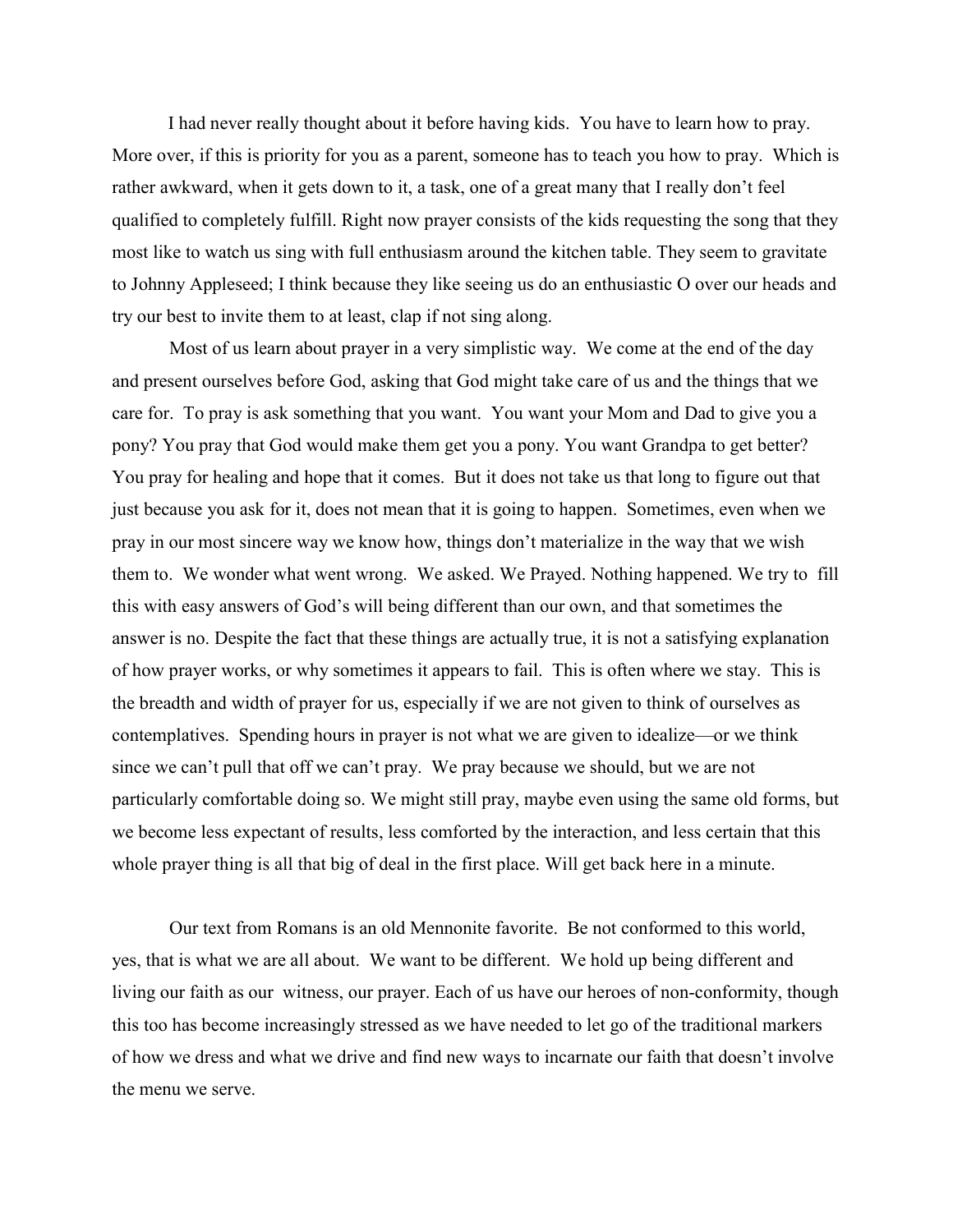We gravitate to the non-conformity because we want to be different from 'the world.' We value what we do, how we live—rightly so. We pray in doing, it is often said. The beauty of our tradition is that it so closely marries what you say you believe and what you do. But as is often the case, it is our very strength that can also lead to our weakness. We like the first part of what Paul is commanding here that we can stop reading. We get so set on our behavior and what it represents, we can forget what that behavior must be rooted in. We don't get to the second part: Be transformed by the renewing of your minds. Be changed by the changing of your minds so you can discern the will of God. Now that is a different matter all together. That takes something different than just mandating what I do and what I do not do, what I wear and what I do not wear. Be transformed asks for something differently entirely.

Which back to prayer. This is tied into how we pray because we do the same thing in our expectations regarding the life of prayer. The exact same thing. Most of the time we see prayer as an activity of conformity. We pray in order to conform to the long list of stuff that Christian people do. We pray to try to bring the way of God into line with the way we want to see the world, what we want to have happen in the world. It's like we expect God to have a tally sheet and if we get enough names on our petition, enough voices to break through the noise, we will change God's mind and make things happen. Most of the time it is God who we are trying to change when we pray. How, I wonder do we build a holy habit of prayer that goes beyond a simple should (I ought to do this) or a juvenile rhyme of prayer, but develops our way of being with God and in God to do what prayer must do: become the foundational element of our relationship with the Most High.

We do not expect to change when we pray. We do not expect transformation. But that is what we are invited to each and every day. Mother Teresa puts it well saying 'Prayer is not asking. Prayer is putting yourself in the hands of God, at God's disposition, and listening to his voice in the depths of our hearts.' When we put ourselves in the hands of God, we are invited into something completely different than just the same old list what you want and see what you get. Praying ourselves into the hands of God is coming to encounter God on the most basic and true ways we can, to know and be known in the most real way possible. Praying in expectation of transformation asks us to take a step out of mere conformity, mere expectation of receiving, of voicing again who I am and what I want. Praying with a mind toward transformation removes the point of prayer from simply conformity and points toward something else entirely.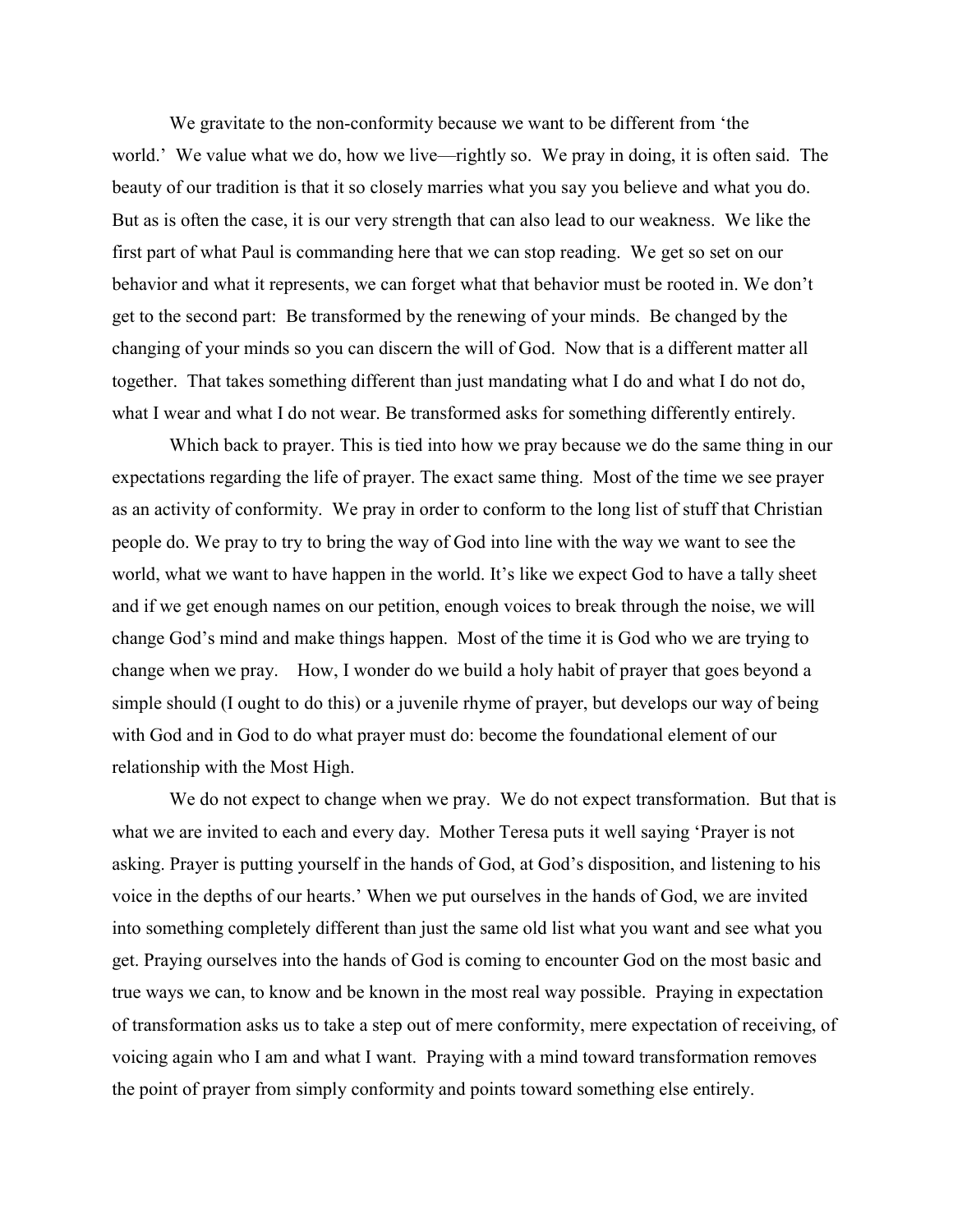All this, no doubt, makes fine a speech, you are thinking, but very little real sense. So how do we go about do this? There is no ready formula to be followed, I am sorry to say. I could spend the whole year exploring this, and many others have spent decades to figure this out. But I do have a several general points to help us to begin to think about prayer from a transformative perspective.

First, there is a need for freedom. We often limit our prayer into a fairly narrow ideas of what it looks like and how it works—now I lay me down to sleep with hands folded and eyes closed. If this works for you, great—do it. But don't be fooled that it is the only way. If it doesn't don't; but find what does. Find the place and the means that allows you to get out yourself, out of your thoughts, out of your lists long enough to find a different way of thinking. I like to go driving out in the middle of nowhere not because I want to waste gas, or get into weird places, but when I am driving, I am able to empty my mind enough to encounter God. I drive to pray. I need to leave things behind long enough to change my thinking to pray. Maybe you ride the life cycle to pray, walk to pray, listen to music to pray. What ever it is, find what works for you and do it. And persist in it. But always know that it is prayer. Paul refers to this different gifting in our text—that there different ways in which God works in a person. If your gift is yoga, do yoga. If it is bible study, by all means. If it is hiking go to it. Find your habit and name the prayerful purpose that it has to maintain that. We must remember that there are just as many ways to pray, and allow ourselves to relish our means of prayer. We must free ourselves to find our way to pray. There are any number of prayer forms, and I would be thrilled to help you find yours.

Second, there is a need for quiet. By quiet I don't necessarily mean the religious hush with nothing going on. But you need to quiet yourself, your thoughts, your anxieties enough to be quiet. And this is much more and internal thing than necessarily an external quiet (though that too helps). Find ways to let go of yourself long enough for God to come in, and to meet you in the silence. We are bombarded inside and out with messages all day long. We need to come away from this to be renewed in our minds and thoughts, to encounter God. This takes practice. My personality type has a prayer that goes something like 'dear God, thank you for this day.